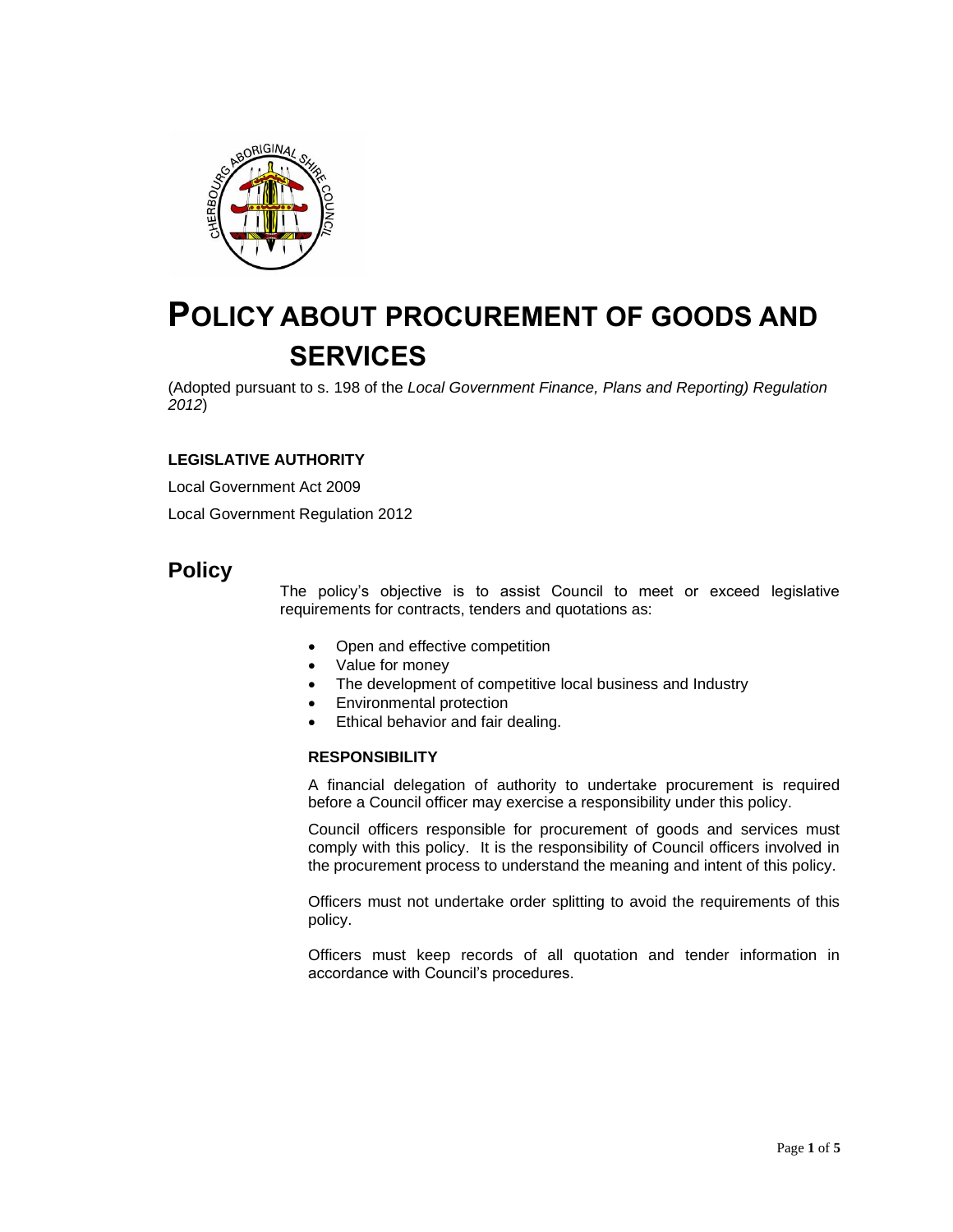#### **Policy Statement**

Council officers must have regard for the following principles in all procurement activities:

#### *(a) Open and effective competition*

Procurement should be open and result in effective competition in the provision of goods and services. Council must give fair and equitable consideration to all prospective suppliers.

#### *(b) Value for money*

Council must harness its procurement power to achieve the best value for money. The concept of value for money is not restricted to price alone. The value for money assessment must include consideration of:

- (i) contribution to the advancement of Council's priorities; and
- (ii) fitness for purpose, quality, services and support; and
- (iii) whole-of-life costs including costs of acquiring, using, maintaining and disposal; and
- (iv) internal administration costs; and
- (v) timeliness of supply; and
- (vi) technical compliance issues; and
- (vii) risk exposure; and,
- (viii) the value of any associated environmental benefits.

#### *(c)The development of competitive local business and Industry*

Council encourages the development of competitive local businesses within the South Burnett region first, and second within the Wide Bay region.

Endeavour to support local business by inviting local businesses to supply quotations and bids for tenders

Where price, performance, quality, suitability and other evaluation criteria are comparable, the following areas may be considered in evaluating offers:

- (i) creation of local employment opportunities;
- (ii) more readily available servicing support;
- (iii) more convenient communications for contract management;
- (iv) economic growth within the local area;
- (v) the benefit to Council of associated local commercial transaction.

#### *(d)Environmental protection*

Council promotes environmental protection through its procurement procedures. In undertaking any procurement activities Council will:

- (i) promote the procurement of environmentally friendly goods and services that satisfy value for money criteria; and
- (ii) foster the development of products and processes of low environmental and climatic impact; and
- (iii) provide an example to business, industry and the community by promoting the use of climatically and environmentally friendly goods and services; and
- (iv) Encourage environmentally responsible activities.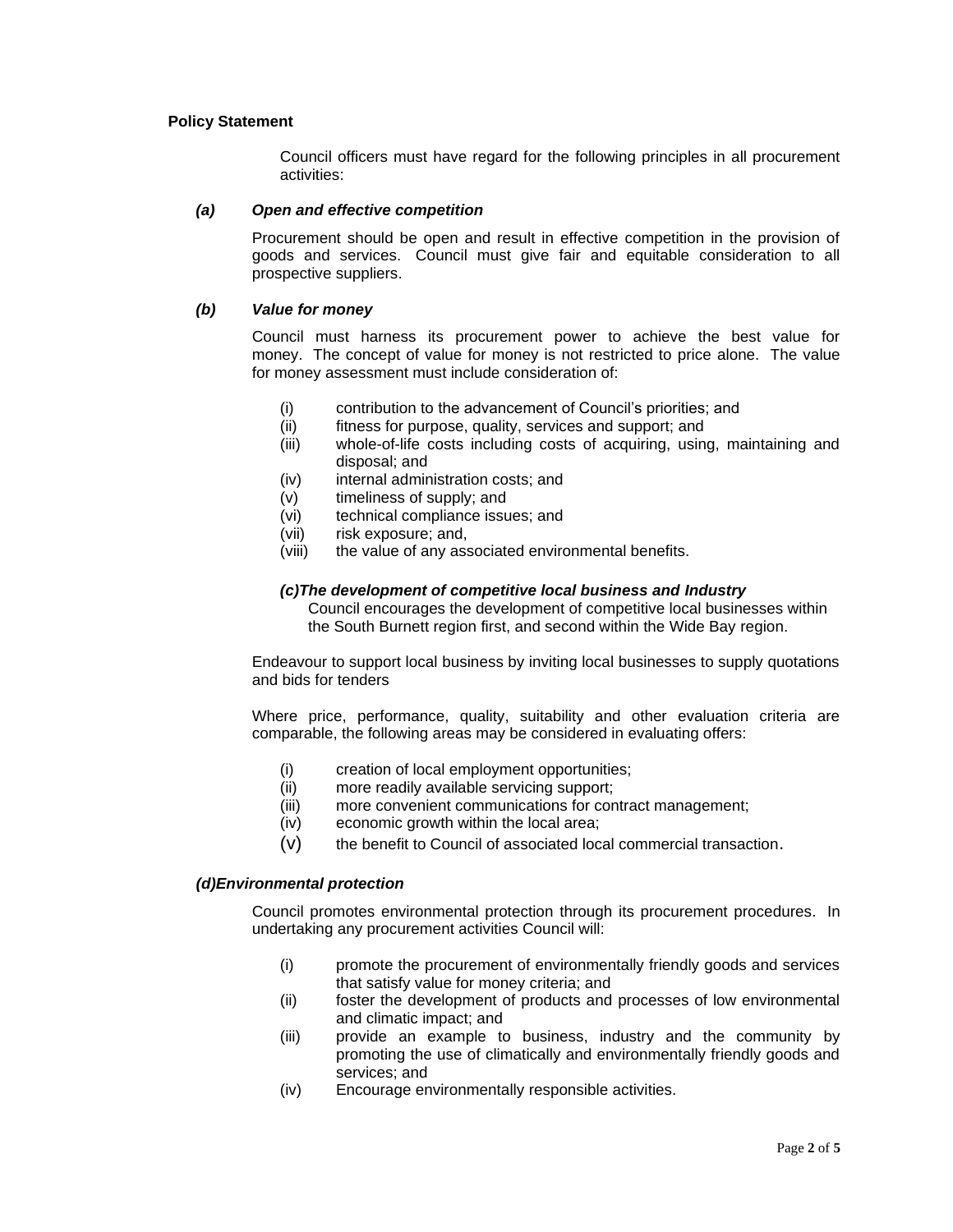#### *(e)Ethical behaviour and fair dealing*

Council officers involved in procurement are to behave with impartiality, fairness, independence, openness, integrity, and professionalism in their discussions and negotiations with suppliers and their representatives.

- The process and procedures to be used for entering into contracts for the acquisition of goods and services under \$10,000.00 include:
	- Maintaining confidentiality of quotations;
	- Maintaining appropriate records available for inspection at any time;
	- Inviting quotations from suppliers that can meet Council's requirements at competitive prices; and

The following thresholds apply except where Council has used any of the following procedures set out in the Default Contracting Procedures from the Local Government Regulation 2012:

- S230 Quote or tender consideration plan
- S231 Approved Contactor List
- S232 Pre-Qualified Suppliers
- S233 Preferred Supplier Arrangements
- S234 LGA Arrangement
- S235 Other Exceptions
- When assessing the most effective method of obtaining goods and/or services, Council officers should consider the administrative and price costs to Council of seeking tenders or quotes independently, and the reduction of these costs which can be achieved by use of Default Contracting Procedures.
- Where verbal quotes are permitted, they must be documented and all associated information must be recorded and held by the relevant officer or attached to the requisition form.
- Written quotes or tenders must be held on file or attached to official purchase documentation.
- If less than two quotations are obtained, the reason for obtaining less than two must be documented and attached to the requisition order.
- If the preferred quotation is not the lowest, the purchasing officer will document the reason(s) for selecting the preferred quotation.

| <b>Value of Purchase</b> | <b>Quotation Requirement</b>                              |
|--------------------------|-----------------------------------------------------------|
| Up to \$2000             | One verbal or written quotation shall be obtained         |
| $$2000 - $10000$         | At least 2 verbal or written quotations shall be obtained |
| \$10000 - \$500000       | At least 3 written quotes shall be obtained               |
| Greater that \$500000    | Tenders                                                   |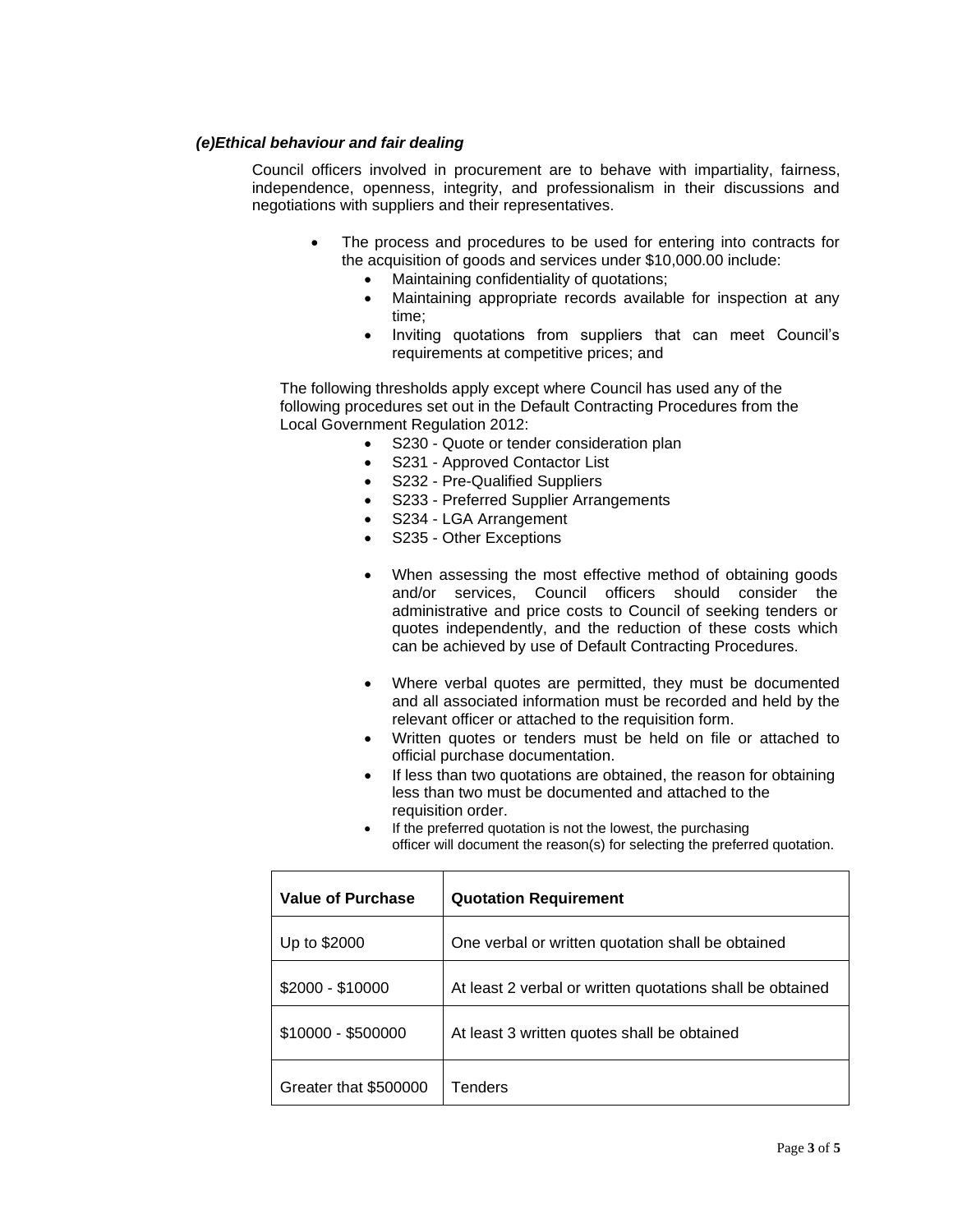### **ORDERING**

Official Purchase Orders are not required for the following purchases but relevant authorisations are required on the invoice documentation:

- Australia Post
- Acts & Regulations
- Local Authorities
- Telephone / Communication Accounts
- Local Buy
- Electricity Accounts
- QLD Treasury Corporation
- Investments
- Freight
- Subscriptions
- Conference Registrations
- Items purchased from Petty Cash
- Other purchases approved by the CEO. (eg Travel, Accommodation)

#### **DELEGATIONS**

Only the Council officers listed in the attached **Schedule 1** are entitled to sign requisitions, and then only in accordance with their financial delegation limits. By approving a requisition all officers are confirming that they have taken full notice of this policy and will comply with all of the requirements of this policy.

| <b>POSITION</b>                                                                                                                                   | \$200.00<br>\$1,000.00  | $$1,000.00 -$<br>\$5,000.00 | \$5,000.00<br>$-$ \$15,000.00 | \$15,000.00<br>$-$ \$150,000.00 | $$150,000.00 +$ |
|---------------------------------------------------------------------------------------------------------------------------------------------------|-------------------------|-----------------------------|-------------------------------|---------------------------------|-----------------|
| Chief Executive<br>Officer                                                                                                                        | X                       | X                           | X                             | X                               | X               |
| Manager CS                                                                                                                                        | X                       | X                           | X                             | X                               |                 |
| Manager<br>Economic<br>Development                                                                                                                | $\overline{\mathsf{x}}$ | X                           | X                             |                                 |                 |
| Manager<br>Community<br><b>Services</b>                                                                                                           | X                       | X                           | X                             |                                 |                 |
| Operations<br>Manager                                                                                                                             | $\sf X$                 | $\overline{\mathsf{x}}$     | X                             |                                 |                 |
| Line Managers                                                                                                                                     | X                       | X                           |                               |                                 |                 |
| All contracts<br>for the<br>acquisition of<br>goods and<br>services in<br>the excess of<br>\$150,000.00<br>are to be<br>authorised by<br>Council. |                         |                             |                               |                                 |                 |

## **SCHEDULE 1 – PROCUREMENT DELEGATION TABLE**